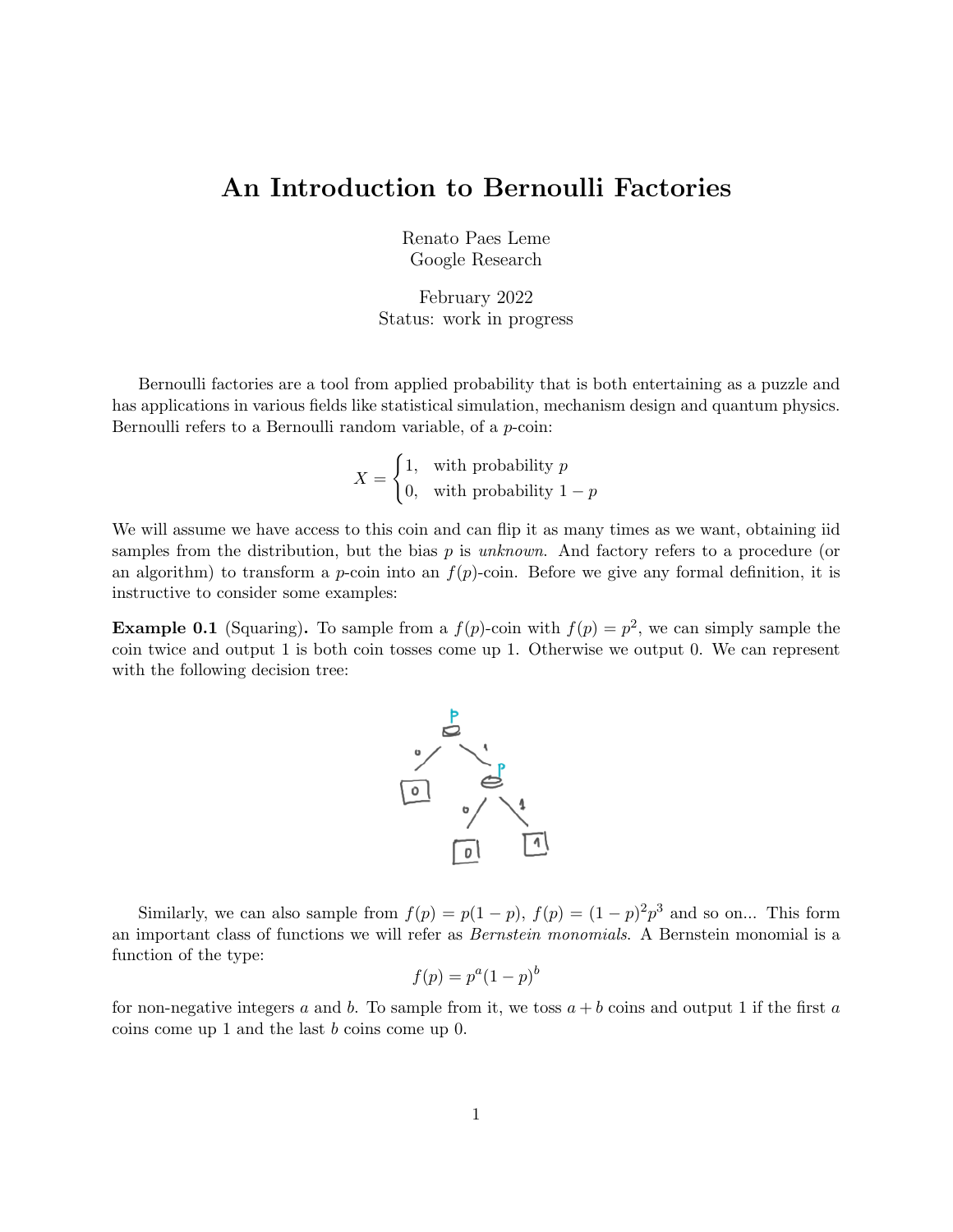Example 0.2 (Von Neumann's Problem: unbiased coin from a biased one). Von Neumann asked how to sample from an unbiased random variable having only access to a biased coin of unknown bias. In other words, how to construct a factory for the constant function  $f(p) = 1/2$ . The solution is as follows: flip the  $p$ -coin twice. If the coins come up 01 output 0, if they come up 10 output 1. Otherwise, retry.

We can represent this procedure either as a finite automaton (a finite state machines whose transitions are given by the outputs of the  $p\text{-coin}$  or as an infinite tree, depicted in the right, where each triangle has a copy of the tree.



Example 0.3 (A coin of any bias). Now consider the problem where we ask to produce a coin of known bias  $c \in (0,1)$  where c is a constant like  $3/4$ ,  $1/3$  or  $1/\pi$ .

A coin of bias  $3/4$  is easy to sample. We already know how to sample a  $1/2$ -coin. So we can toss this coin twice and if it comes up 11 we output 0 otherwise we output 1. Using the same idea we can sample any rational number with denominator  $2^k$  for some integer k.

Taking this idea a bit further, we don't need to stop at a finite k. Think of constant c as:

$$
c = \sum_{k=1}^{\infty} \frac{b_k}{2^k} \quad \text{with} \quad b_k \in \{0, 1\}
$$

Now consider the algorithm that starts at  $k = 1$  and samples the 1/2-coin. Let  $X_k \in \{0, 1\}$  be the k-th draw of the coin. If  $X_k < b_k$  we output 1. If  $X_k > b_k$  we output 0. If  $X_k = b_k$  we increase k and sample the  $1/2$ -coin again.

We note that all this algorithm is doing is sampling an uniform random variable u from  $[0, 1]$ by sampling its binary digits one by one:  $u = \sum_{k=1}^{\infty} X_k/2^k$ . Then we output 1 if  $u < c$  and output 0 if  $u > c$ . If  $u = c$  the procedure never terminates, but since u is a continuous random variable, this happens with probability zero.

One thing to note is that this procedure requires in expectation only 2 samples from the  $1/2$ coin (even though arbitrarily long sequences can happen with very small probability). Even though our thought process is that we are sampling an uniform variable, we only need to sample enough of its digits to decide whether  $u < c$  or  $u > c$ .

<span id="page-1-0"></span>Example 0.4 (Bernstein polynomials). From the last two examples, we know that if we have a p-coin for any  $p \in (0, 1)$  we can simulate any coin of known bias. From now on, we will assume that besides having access to a *p*-coin of unknown p, we can also flip any c-coin for a known  $c \in (0,1)$ . We will call those *helper coins*.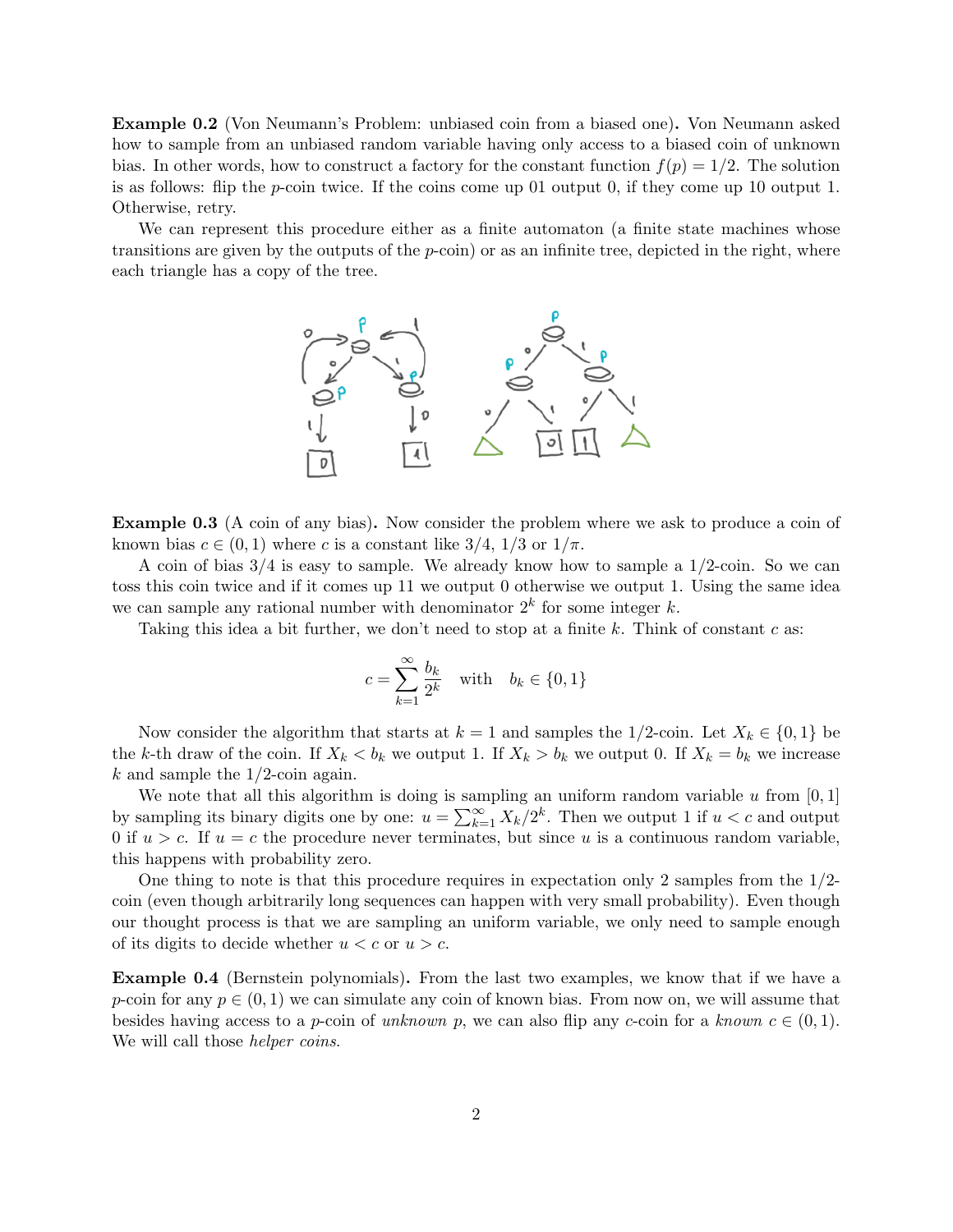Using helper coins, we can now sample any Bernstein polynomial with normalized non-negative coefficients, i.e.:

$$
f(p) = \sum_{i=1}^{n} c_i p^{a_i} (1-p)^{b_i}
$$

for non-negative integers  $a_i, b_i \in \mathbb{Z}_+$  and non-negative reals  $c_i \in \mathbb{R}_+$  such that  $\sum_i c_i \leq 1$ . For convenience define  $c_0 = 1 - \sum_{i=1}^n c_i$ . Now consider the following procedure.

Using the helper coins, we sample an index  $i \in \{0, 1, \ldots, n\}$  with probability  $c_i$ . To do that we sample a  $c_0$ -coin. If it comes up 1 we choose index  $i = 0$ . If not, we sample a  $c_1/(1 - c_0)$ -coin. If comes up 1, we choose  $i = 1$ . If not, we sample a  $c_2/(1 - c_0 - c_1)$ -coin and so on. Notice that if we reach the last index without choosing anyone, we will sample the last coin with probability  $c_n/(1-c_0-\ldots-c_{n-1})=c_n/c_n=1$ . So we will always choose an index this way. It is easy to see that each index is chosen with the correct probability.

After we sample an index i, we choose the output according to the Bernstein monomial  $p^{a_i}(1$  $p)^{b_i}$  if  $i > 0$ . If  $i = 0$ , we simply output 0. With that, the probability of sampling 1 is exactly  $f(p)$ .

Example 0.5 (Series and Moment Generating Functions). An interesting puzzle is how to sample from  $f(p) = p/(2 - p)$ . The answer becomes immediate once we write it as a Taylor series around zero:

$$
f(p) = \sum_{i=1}^{\infty} \frac{1}{2^i} p^i
$$

The idea is exactly the same as in the previous example except that  $n$  is not infinity. We sample an index  $i \in \{1, 2, ...\}$  with probability  $1/2^i$  and the flip the p-coin i times. If all come up 1 we output 1. Otherwise we output zero.

This is a special case of a moment generating function, i.e, a function that can be written as:  $f(p) = \mathbb{E}[p^X]$  for some random variable X taking values in  $\mathbb{Z}_+$ . For example,  $f(p) = p/(2 - p)$  is the moment generating function of a geometric random variable with parameter  $1/2$ .

Another case of interest is  $f(p) = \exp(p-1)$  which is the moment generating function of a Poisson random variable with parameter 1. Any function of that type admits a factory by sampling X using the helper coins and then flipping the  $p$ -coin X times.

Why exact sampling? An important aspect of Bernoulli factories is that it asks for exact sampling. The original motivation is to do exact simulation of stochastic processes. In those, small sampling errors quickly compound, sometimes exponentially – hence the need for exact simulation. The same situation happens in Bayesian inference, where sampling is a sub-routine in an iterative procedure. Finally, in Mechanism Design the fact that sampling is exact allows us to design blackbox-reductions that are Bayesian-incentive compatible. Before the introduction of this machinery, the known reduction in the general case was  $\epsilon$ -Bayesian-incentive-compatible, i.e. agents had still a small incentive to deviate from truth-telling.

This discussion is to motivate why in certain situations *approximately* simulating an  $f(p)$ -coin is not enough. Approximately sampling can be easily done by the following method: let  $X_1, \ldots, X_n$ be  $n$  draws from the  $p$ -coin and define its empirical average as:

$$
\hat{p}_n = \frac{X_1 + \ldots + X_n}{n}
$$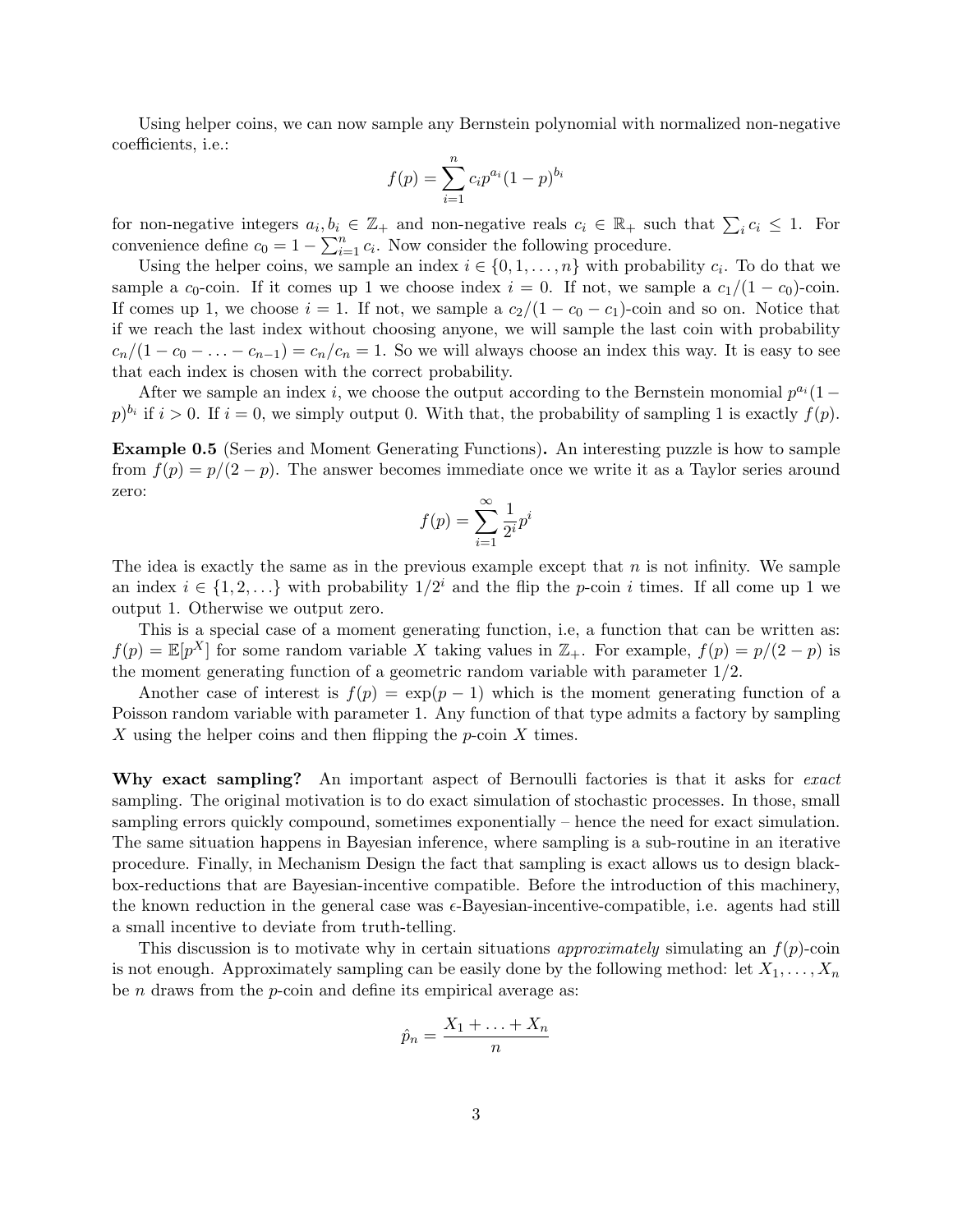We know by the Chernoff bound hat for  $n = O(\epsilon^{-2} \log(1/\delta))$  we have  $\mathbb{P}[|p - \hat{p}_n| > \epsilon] < \delta$ . Hence if f is continuous, estimating p by  $\hat{p}_n$  and using the helper coins to sample from a  $f(\hat{p}_n)$ -coin produces a reasonable approximation of the  $f(p)$ -coin.

## 1 Necessary and sufficient conditions (Keane and O'Brien 1994)

We are now ready to give a formal definition of a single-parameter Bernoulli factory. Singleparameter refers to the fact that we have only one coin with unknown bias. We will define a Bernoulli factory as a (potentially infinite) decision tree. Each internal node corresponds to either flipping the *p*-coin of unknown bias or flipping a helper *c*-coin of known bias. Those have two outgoing edges labelled 0 and 1. The leaves of the trees correspond to output nodes labelled with 0 and 1.



The decision tree induces a random variable  $\mathcal F$  corresponding to the output we obtain from the decision tree. The variable F is implicitly parametrized by  $p \in (0,1)$  since the output distribution will depend on which p-coin is used. For all random variables related to the factory  $\mathcal F$  we will use  $\mathbb{P}_p[\cdot]$  and  $\mathbb{E}_p[\cdot]$  to denote the probability and expectation when a p-coin is used to execute the tree.

The variable F can take values 0, 1 or  $\emptyset$ . The first two correspond to reaching an output node of that value and we use  $\emptyset$  to denote the event that it never reaches an output node.

A decision tree is valid if it terminates almost surely, i.e.  $\mathbb{P}_p[\mathcal{F} = \emptyset] = 0$ . Given a function  $f : S \subseteq (0,1) \to (0,1)$  we say that the decision tree is a Bernoulli factory for f whenever

$$
\mathbb{P}_p[\mathcal{F} = 1] = f(p), \forall p \in S
$$

#### 1.1 Necessary Conditions

The question we will try to answer next is what are the functions  $f$  that admit a Bernoulli factory. We saw already many examples for which it is possible to construct a factory. It is also instructive to consider two examples for which this is impossible: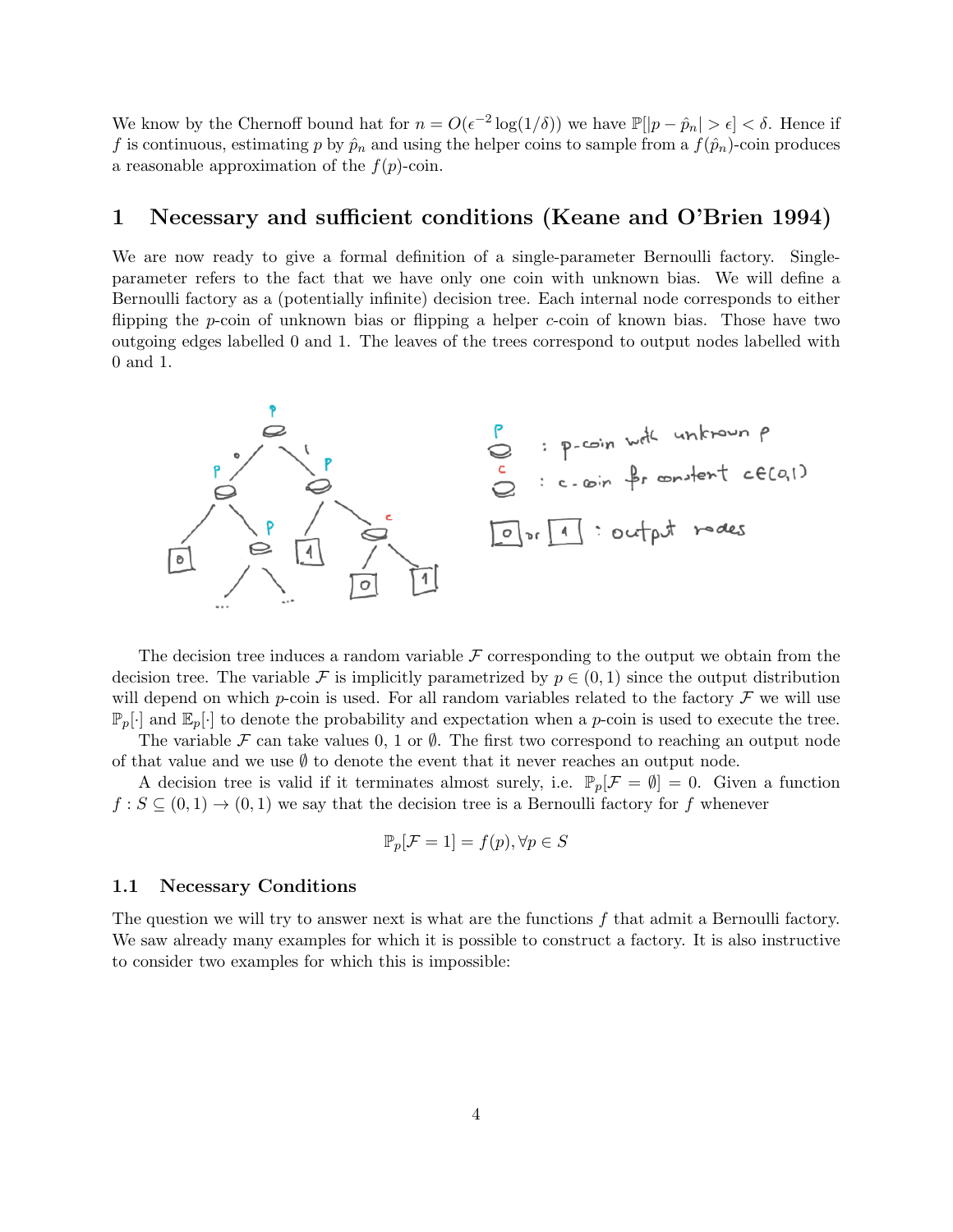

Example 1.1 (Discontinuous function). In the first example we have a discontinuous function f. The intuitive reason why we can't implement  $f$  is that the factory has only access to samples  $X_1, X_2, \ldots$  from the p-coin. For sufficiently close points  $a - \delta$  and a the distribution of the samples is practically indistinguishable if we only look at finitely many samples. Hence it is impossible to output with different probabilities at those point as  $\delta \to 0$ . The next lemma formalizes that intuition.

**Lemma 1.2.** If  $f : S \subseteq (0,1) \rightarrow [0,1]$  admits a Bernoulli factory, then f is continuous in S.

*Proof.* Fix a point  $a \in S$ . We want to show that for every  $\epsilon > 0$ , there is  $\delta$  such that if  $|p - a| < \delta$ then  $|f(p) - f(a)| < \epsilon$ .

To show that, let N be a random variable showing the number of coins flipped before the output if the decision tree is executed using an a-coin (this is equal to the depth of the output node reached in the tree). Now, fix n such that  $\mathbb{P}_a[N>n]<\epsilon/4$ . Now, for each tuple  $x=(x_1,\ldots,x_n)\in\{0,1\}^n$ we define function  $F(x) \in \{0, 1, \emptyset\}$  indicating whether the decision tree outputs 0, 1 or doesn't yet terminate after seeing inputs  $x_1, \ldots, x_n$ . Also, let  $X = (X_1, \ldots, X_n)$  be the random output of the coins. With that, we can re-write  $\mathbb{P}_a[N > n] < \epsilon/4$  as:

<span id="page-4-0"></span>
$$
\sum_{x \in \{0,1\}^n; F(x) = \emptyset} \mathbb{P}_a[X = x] \le \frac{\epsilon}{4}
$$
 (1)

Now, choose  $\delta$  small enough such that the total variation distance between the sequences  $X =$  $(X_1, \ldots, X_n)$  generated under p and a is at most  $\epsilon/3$  for any  $|p - a| < \delta$ . More formally:

<span id="page-4-1"></span>
$$
\sum_{x \in \{0,1\}^n} |\mathbb{P}_a[X=x] - \mathbb{P}_p[X=x]| < \frac{\epsilon}{4}, \forall p \in (a-\delta, a+\delta) \tag{2}
$$

Now, we can bound  $f(a)$  and  $f(p)$  for  $|p - a| < \delta$  as follows:

$$
\left| f(a) - \sum_{x \in \{0,1\}^n; F(x) \in \{0,1\}} F(x) \mathbb{P}_a[X=x] \right| \le \sum_{x \in \{0,1\}^n; F(x) = \emptyset} \mathbb{P}_a[X=x] < \frac{\epsilon}{4}
$$

and similarly:

$$
\left| f(p) - \sum_{x \in \{0,1\}^n; F(x) \in \{0,1\}} F(x) \mathbb{P}_p[X=x] \right| \le \sum_{x \in \{0,1\}^n; F(x) = \emptyset} \mathbb{P}_p[X=x] < \frac{\epsilon}{2}
$$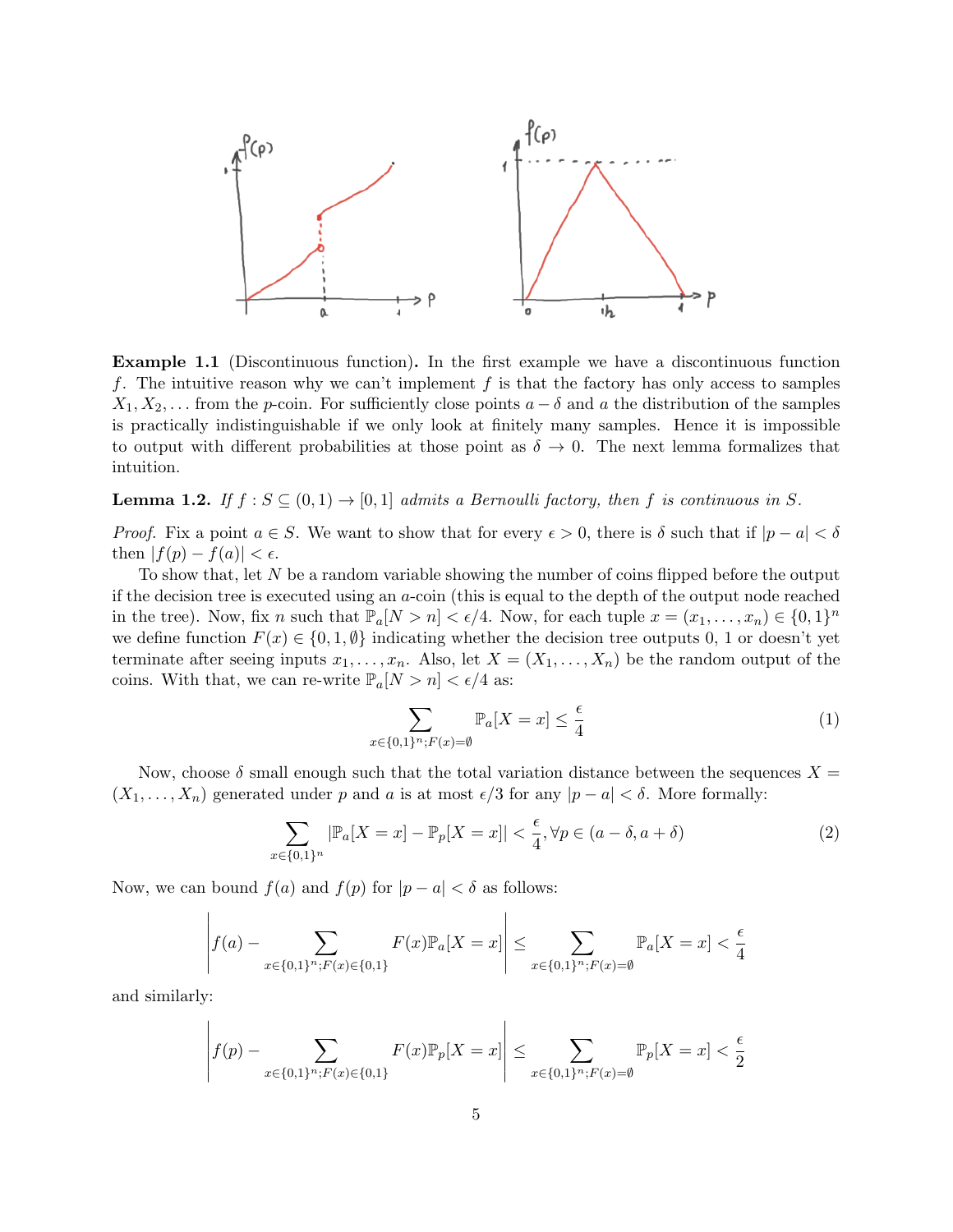where the last bound follows from combining equations [\(1\)](#page-4-0) and [\(2\)](#page-4-1). Now, taking it all together, we have:

$$
|f(a)-f(p)| \le \left|\sum_{x \in \{0,1\}^n; F(x) \in \{0,1\}} F(x)(\mathbb{P}_a[X=x] - \mathbb{P}_p[X=x])\right| + \frac{3\epsilon}{4} < \frac{\epsilon}{4} + \frac{3\epsilon}{4} = \epsilon
$$

Example 1.3. The second example in the figure of a function for which we can't construct a factory is the function  $f(p) = 1 - |1 - 2p|$ . The important fact is that  $f(\frac{1}{2})$  $(\frac{1}{2}) = 1$  but  $f(p') < 1$  for some other  $p'$  (e.g.  $p' = \frac{1}{3}$ )  $\frac{1}{3}$ ). Since the factory can output zero when executed with a  $(1/3)$ -coin, there must be a node outputting zero in the tree that is reached given a finite sequence of coin flips:  $(x_1, \ldots, x_n) \in \{0,1\}^n$ . But the same sequence happens with positive probability when we execute the factory with a  $(1/2)$ -coin. Hence when  $p = 1/2$  the factory must output 0 with positive probability, contradicting the fact that  $f(\frac{1}{2})$  $(\frac{1}{2}) = 1.$ 

In particular this means that if f is implementable by a factory and  $f(p) \in \{0,1\}$  for some  $p \in (0, 1)$ , then f must be the constant function. The next lemma formalized this discussion.

**Lemma 1.4.** If  $f : S \subseteq (0, 1) \rightarrow [0, 1]$  is implementable by a Bernoulli factory and is not constant, then it must be polynomially bounded, i.e., exists  $n \in \mathbb{Z}_+$  such that:

$$
\min(f(p), 1 - f(p)) \ge \min(p, 1 - p)^n
$$

*Proof.* If f is not constant, then a factory for f needs to contain at least one node outputting  $0$ and one node outputting 1. Let  $n_1$  be the depth of some node outputting 1. In the path to that node, we take  $a_1$  1-edges and  $b_1$  0-edges with  $a_1 + b_1 = n_1$ . So:

$$
f(p) \ge p^{a_1} (1-p)^{b_1} \ge \min(p, 1-p)^{n_1}
$$

If we define  $n_0$ ,  $a_0$  and  $b_0$  similarly for some node outputting 0 we have:

$$
1 - f(p) \ge p^{a_0} (1 - p)^{b_0} \ge \min(p, 1 - p)^{n_0}
$$

Hence the statement holds for  $n = \max(n_0, n_1)$ .

### 1.2 Sufficient Conditions

Those two conditions (continuity and polynomially-boundedness) turn out to be (essentially) sufficient as well. In other words, any continuous function we can draw that is between  $\min(p, 1-p)^n$ and  $1 - \min(p, 1 - p)^n$  for some n (shaded region below) can be implemented.



 $\Box$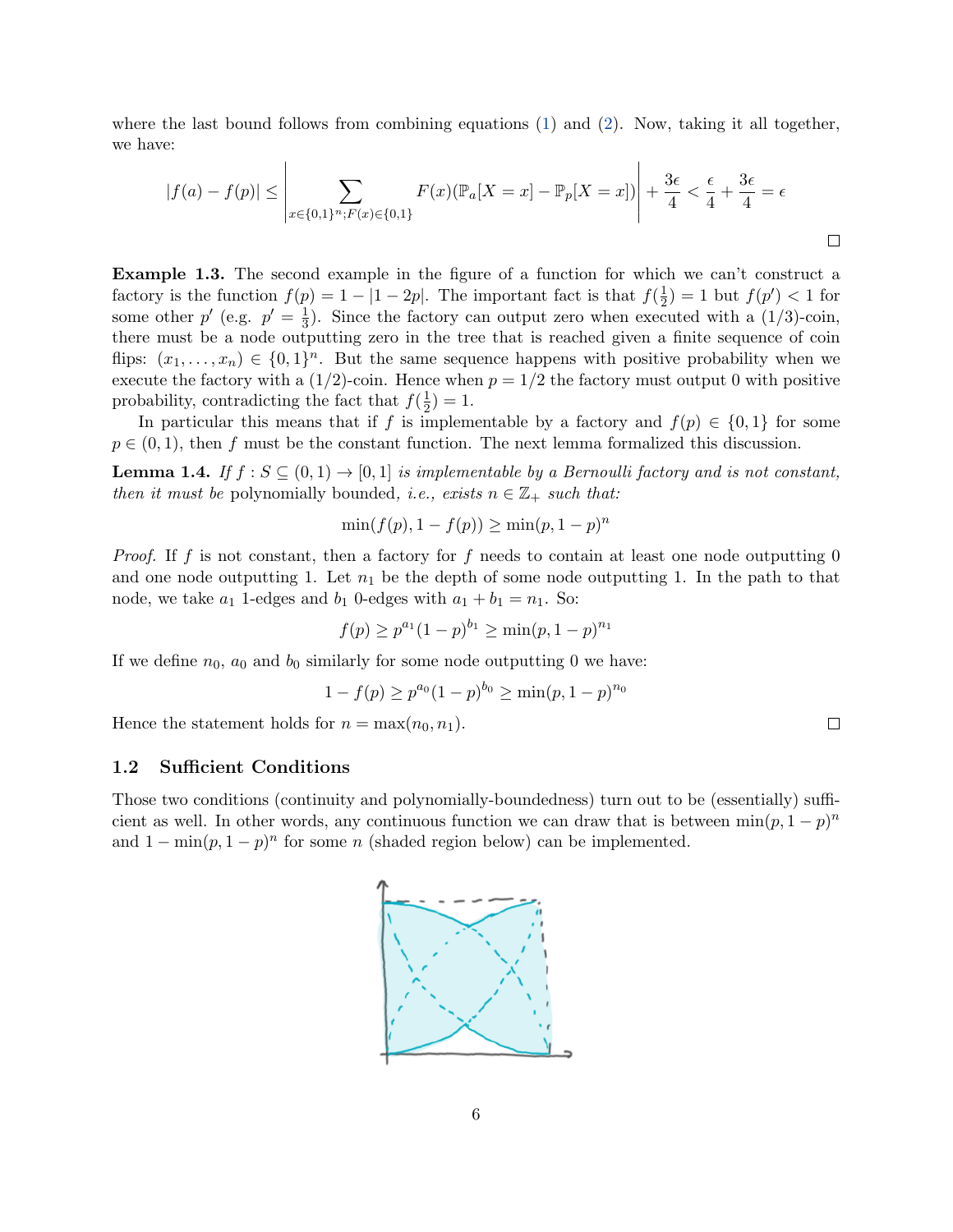We will add the following technical definition: consider a continuous function  $f : S \subseteq (0,1) \rightarrow$  $[0, 1]$  and let  $\overline{S}$  be the (topological) closure of S. We say that f is an *extensible continuous* function if there is a function  $\tilde{f} : \bar{S} \to [0,1]$  such that  $f(x) = \tilde{f}(x)$  for all  $x \in S$ . Note that the function in the previous open problem in continuous on  $(0, 1)$  but not extensible continuous. Another example is a function  $f:(0,1/2)\cup(1/2,1)\rightarrow[0,1]$  that is piecewise constant in  $(0,1/2)$  and  $(1/2,1)$ . This function is again continuous in its domain, but can't be extended continuously to the closure  $[0, 1]$ .

An important property for us that is that extensible continuous function have the *no-zigzag* property: given any  $a < b$  and any polynomial  $g(x)$  there are at most finitely pairs  $(x_i, y_i)$  with  $x_1 \lt y_1 \lt x_2 \lt y_2 \lt x_3 \lt y_3 \lt \ldots$  such that  $h(x_i) = a$  and  $h(y_i) = b$  for function  $h(x) = b$  $f(x) + g(x)$ .

<span id="page-6-0"></span>**Theorem 1.5.** Let  $f : S \subseteq (0,1) \rightarrow (0,1)$  that is an extensible continuous and polynomially bounded function. Then there exists a Bernoulli factory implementing  $f$ .

A complete proof will be added in the next version. The following example is a nice application of the previous theorem:

**Example 1.6** (Sum of two coins). Given two coins with biases p and q where p and q are unknown but we are promised that  $p + q < 1 - \epsilon$  for some small but positive constant  $\epsilon$  (e.g.  $\epsilon = 0.0001$ ), design a factory for a coin of bias  $p + q$ .

The solution is as follows: first we design a factory that samples from a coin of bias  $\frac{1}{2}(p+q)$ . This is easy to do: with probability half, sample from the  $p$ -coin and output its result. With half probability, do the same for the q-coin.

Now, consider a factory for the function  $f(x) = \min(2x, 1 - \epsilon)$ . Notice that f is continuous, Lipschitz (and hence no-zigzag) and polynomially-bounded, so a factory exists. Using this factory on the  $\frac{1}{2}(p+q)$ -coin, we obtain a sample from the  $(p+q)$ -coin.

#### 1.3 Fast Simulation

Theorem [1.5](#page-6-0) guarantees that essentially any function we can hope to implement is implementable. However, it says nothing about how efficiently this can be done. By efficiency we mean: how many times do we need to flip the p-coin until we can decide the output of the  $f(p)$ -coin.

To make this more precise, fix a Bernoulli factory and define  $N$  to be the random variable denoting how many coins are flipped until we output. In other words, if we execute the factory, what is the depth of the output node we reach.

**Example 1.7.** To give one example, consider the factory for  $f(p) = 1/2$  in Example [0.2.](#page-0-0) With probability  $2p(1-p)$  we output after the first 2 coin flips. With remaining probability  $(p^2 + (1-p^2))$ we retry. This means that:

$$
\mathbb{P}_p[N=2k] = [p^2 + (1-p^2)]^{k-1} 2p(1-p)
$$
 for  $k = 1, 2, ...$ 

In particular, N has finite expectation for each  $p \in (0,1)$ :

$$
\mathbb{E}_p[N] = \frac{p^2 + (1 - p^2)}{p(1 - p)} < \infty \text{ for } p \in (0, 1)
$$

The only guarantee given by the construction in Theorem [1.5](#page-6-0) is that  $N < \infty$  almost surely. We don't even know if  $\mathbb{E}_p[N] < \infty$  for example. In the next lemma (due to Nacu and Peres) we will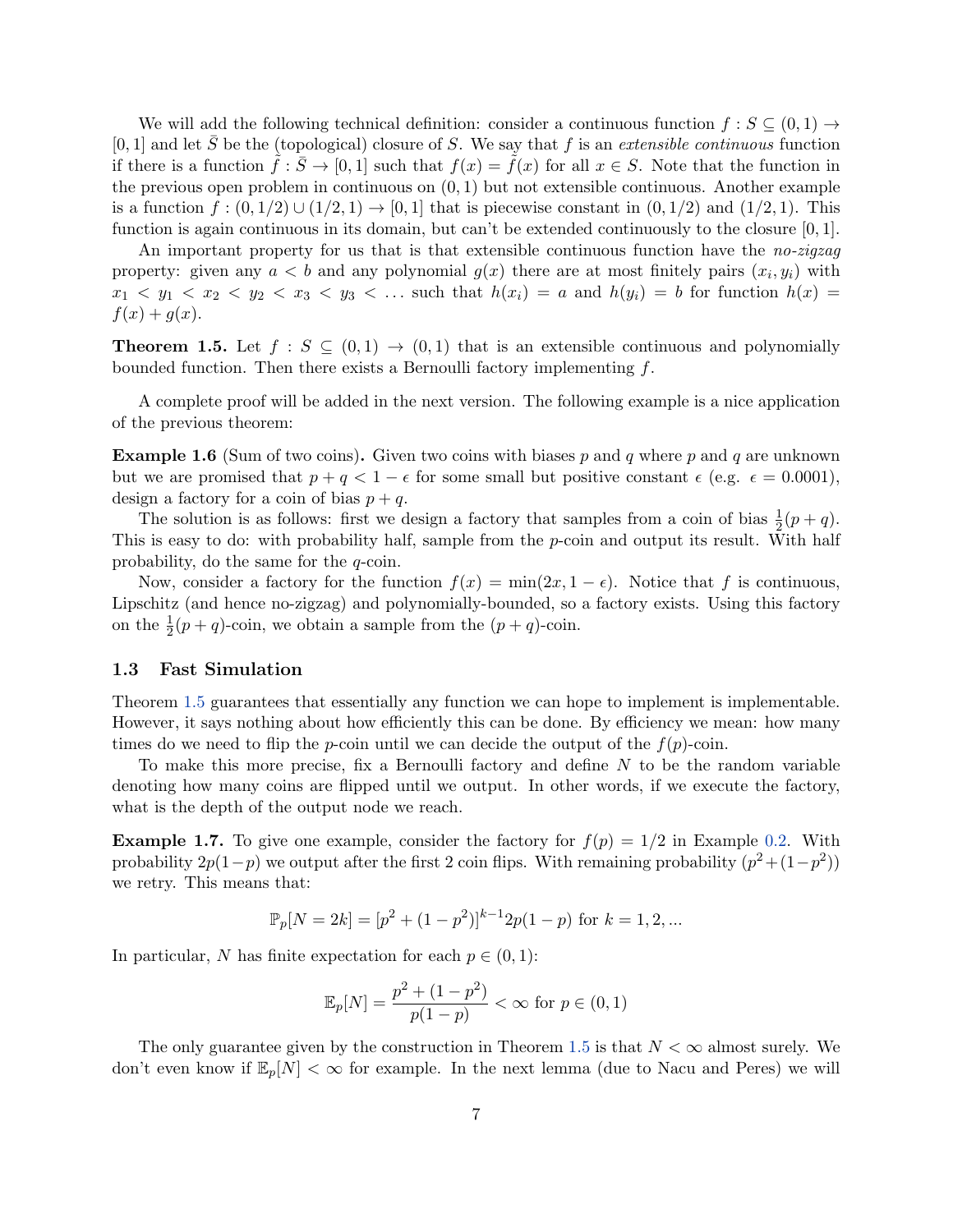show that the expected number of coin flips is  $\mathbb{E}_p[N]$  is tied to the derivatives of f. In particular, a function that is continuous but not Lipschitz continuous must be implementable with  $\mathbb{E}_p[N] = \infty$ at certain points.

**Lemma 1.8.** If a function f admits a Bernoulli factory on a closed interval  $I \subseteq (\epsilon, 1 - \epsilon)$  and  $\sup_{p\in I} \mathbb{E}_p[N] = C < \infty$  then function f must be  $(C/\epsilon)$ -Lipschitz.

*Proof.* Define  $f_n(p) = \mathbb{P}_p(\mathcal{F} = 1 \text{ and } N = n)$ , i.e., the probability that the factory outputs 1 after exactly *n* coin flips of a *p*-coin. Observe that  $f(p) = \sum_{n=0}^{\infty} f_n(p)$  and that  $f_n(p)$  can be obtained by summing over all nodes outputting 1 at level  $n$  of the decision tree the probability of reaching that node, which is  $p^k(1-p)^{n-k}$  for some k. Hence,  $f_n(p)$  is a Bernstein polynomial of the type:

$$
f_n(p) = \sum_{k=0}^{n} a_{k,n} p^k (1-p)^{n-k}
$$

Derivating it, we obtain:

$$
f'_n(p) = \sum_{k=0}^n a_{k,n} [kp^{k-1}(1-p)^{n-k} - (n-k)p^k(1-p)^{n-k-1}]
$$

Hence:

$$
|f'_n(p)| \le \sum_{k=0}^n a_{k,n} [kp^{k-1}(1-p)^{n-k} + (n-k)p^k(1-p)^{n-k-1}]
$$
  

$$
\le \sum_{k=0}^n a_{k,n} [kp^{k-1}(1-p)^{n-k}(p/\epsilon) + (n-k)p^k(1-p)^{n-k-1}((1-p)/\epsilon)]
$$
  

$$
= nf_n(p)/\epsilon
$$

Now, we are ready to bound the Lipschitz constant. Given two points  $p, q \in I$  we have that:

$$
|f(q) - f(p)| \le \sum_{n=0}^{\infty} |f_n(p) - f_n(q)| \le \sum_{n=0}^{\infty} \int_p^q |f'_n(x)| dx \le \sum_{n=0}^{\infty} n \int_p^q \frac{f_n(x)}{\epsilon} dx
$$

In the last expression we have the term  $\sum_{n=0}^{\infty} n f_n(p)$  which we can relate to N as follows:

$$
\sum_{n=0}^{\infty} n f_n(p) = \sum_{n=0}^{\infty} n \mathbb{P}_p(\mathcal{F} = 1, N = n) \le \sum_{n=0}^{\infty} n \mathbb{P}_p(N = n) = \mathbb{E}_p[N] \le C
$$

 $\Box$ 

The two last expressions together imply that  $|f(q) - f(p)| \leq |p - q| \cdot C/\epsilon$  as desired.

The lemma now allows us to exhibit a function that admits a Bernoulli factory but must necessarily have unbounded  $\mathbb{E}_p[N]$ . For example, consider:

$$
f(p) = \begin{cases} \frac{1}{4}, & p \leq \frac{1}{4} \\ \frac{1}{4} + \frac{1}{2}\sqrt{2x - \frac{1}{2}}, & \frac{1}{4} \leq p \leq \frac{3}{4} \\ \frac{3}{4}, & p \geq \frac{3}{4} \end{cases}
$$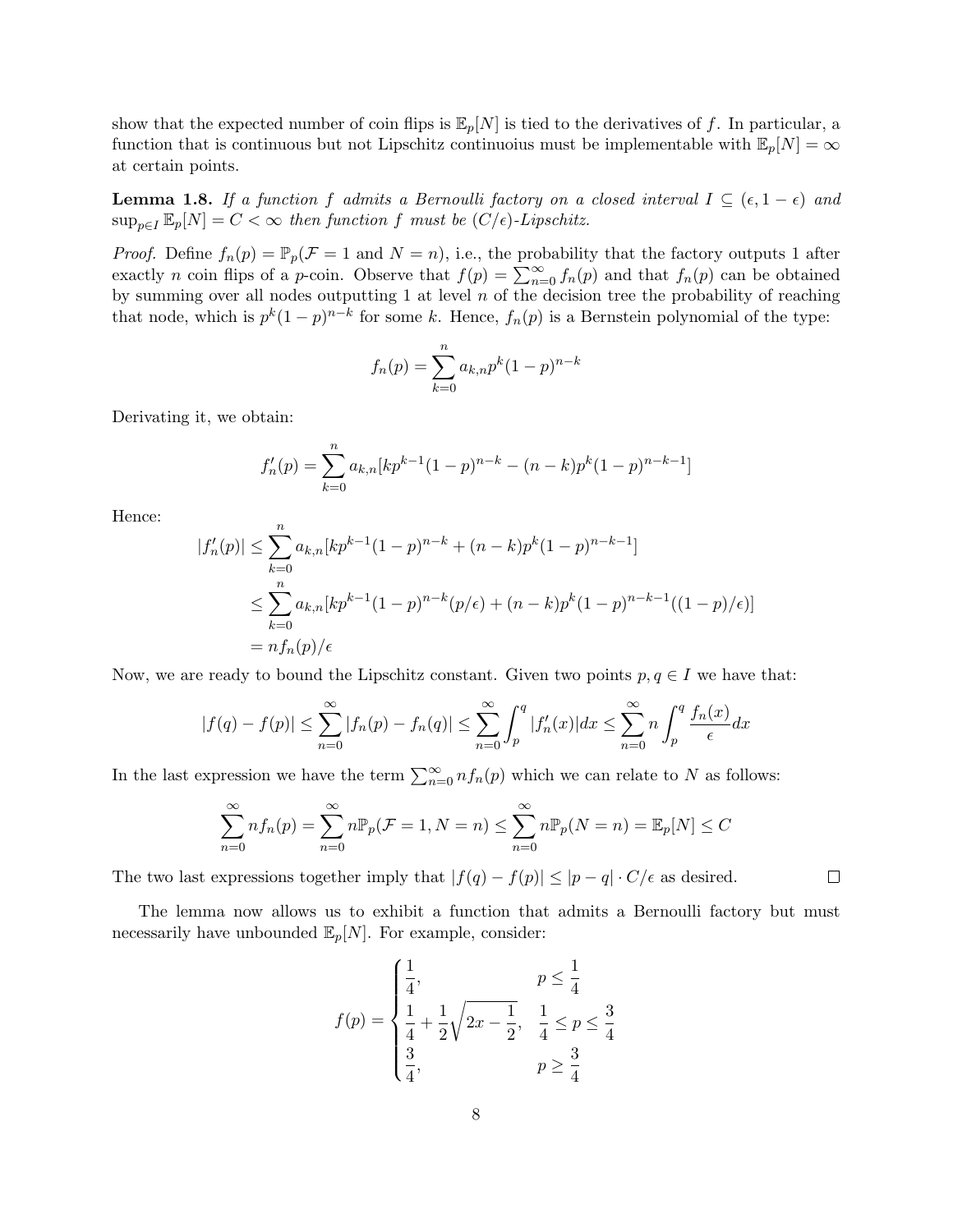The function has essentially a copy of  $\sqrt{x}$  in the interval  $[1/4, 3/4]$  and hence it is not Lipschitz since its derivative blows up at  $p = 1/4$  From the previous theorem, we can only guarantee that  $\sup_{p\in[1/4-\epsilon,1/4+\epsilon]} \mathbb{E}_p[N] = \infty$  for any  $\epsilon > 0$ . Can we argue that the expectation is unbounded exactly at  $p = 1/4$ ?

## **Open Problem 1.1.** In the previous example, is  $\mathbb{E}_p[N] = \infty$  for  $p = 1/4$  ?

The function  $f(x) = \sqrt{x}$  is very interesting. We know that we can construct a factory by Theorem [1.5.](#page-6-0) In fact, Mossel and Peres construct an explicit factory for it, but the expectation is not bounded. Nacu and Peres ask the following question:

**Open Problem 1.2.** Is there a Bernoulli factory for  $f(p) = \sqrt{p}$  defined for  $p \in (0,1)$  such that  $\mathbb{E}_p[N] < \infty$  for all  $p \in (0,1)$ ?

Above, we saw how to related the Lipschitzness of the  $f$  to the expected number of coin flips. Similarly, we can realated the analyticity of  $f$  to the properties of the tail of  $N$ . Nacu and Peres say that a Bernoulli factory is fast if  $N$  has an exponential tail, i.e., if for every  $p$  there is a constant  $r(p) < 1$  such that:

$$
\mathbb{P}_p(N \le n) \le O(r(p)^n)
$$

They prove that a function  $f(p)$  admits a fast Bernoulli factory iff it is real-analytic, i.e., if for every point p in the domain of f the Taylor series around p converges on a neighborhood of p.

A special case of real-analytic functions are rational functions, i.e. function of the type  $f(p)$  $a(p)/b(p)$  for polynomials  $a(p)$  and  $b(p)$ . Mossel and Peres show that those functions admit fast factories with a particularly nice structure, which we will discuss in the next section.

## 2 Multiple Coins and Dice

So far we considered with a single  $p$ -coin. We will now consider we have access to many  $p$ -coins or to a dice. A dice is a random variable X with values in  $[n] := \{1, 2, \ldots, n\}$ . It is represented by a vector p in the simplex  $\Delta_n := \{p \in [0,1]^n; \sum_{i=1}^n p_i = 1\}$  such that  $\mathbb{P}[X = i] = p$ .

### 2.1 Bernoulli Race

Our first observation is that having a *p*-dice is equivalent to having *n* coins with biases  $p_1, \ldots, p_n$ . One direction is obvious: if we have a dice we can simulate a  $p_i$ -coin by tossing the dice and outputting 1 if  $X = i$  and outputting zero otherwise.

For the other direction, we will use a procedure known as the *Bernoulli Race*. Given coins with biases  $p_1, \ldots, p_n$  we want to sample from a dice such that  $\mathbb{P}(X = i) = p_i/(p_1 + \ldots + p_n)$ . The procedure is as follows: choose a  $i \in [n]$  uniformly at random and flip the  $p_i$ -coin. If it comes up 1, then output  $X = i$ . Otherwise, retry.

To see why  $\mathbb{P}(X = i)$  is proportional to  $p_i$ , first compute the probability of retry. We have that  $\mathbb{P}(\text{retry}) = 1 - \sum_{j=1}^{n}$  $p_j$  $\frac{p_j}{n}$ . Now, the probability that we output *i* is the probability we output it right away after retrying k times for  $k = 0, 1, \ldots$ :

$$
\mathbb{P}(X = i) = \frac{p_i}{n} \sum_{k=0}^{\infty} \left( 1 - \sum_{j=1}^{n} \frac{p_j}{n} \right)^k = \frac{p_i}{\sum_{j=1}^{n} p_j}
$$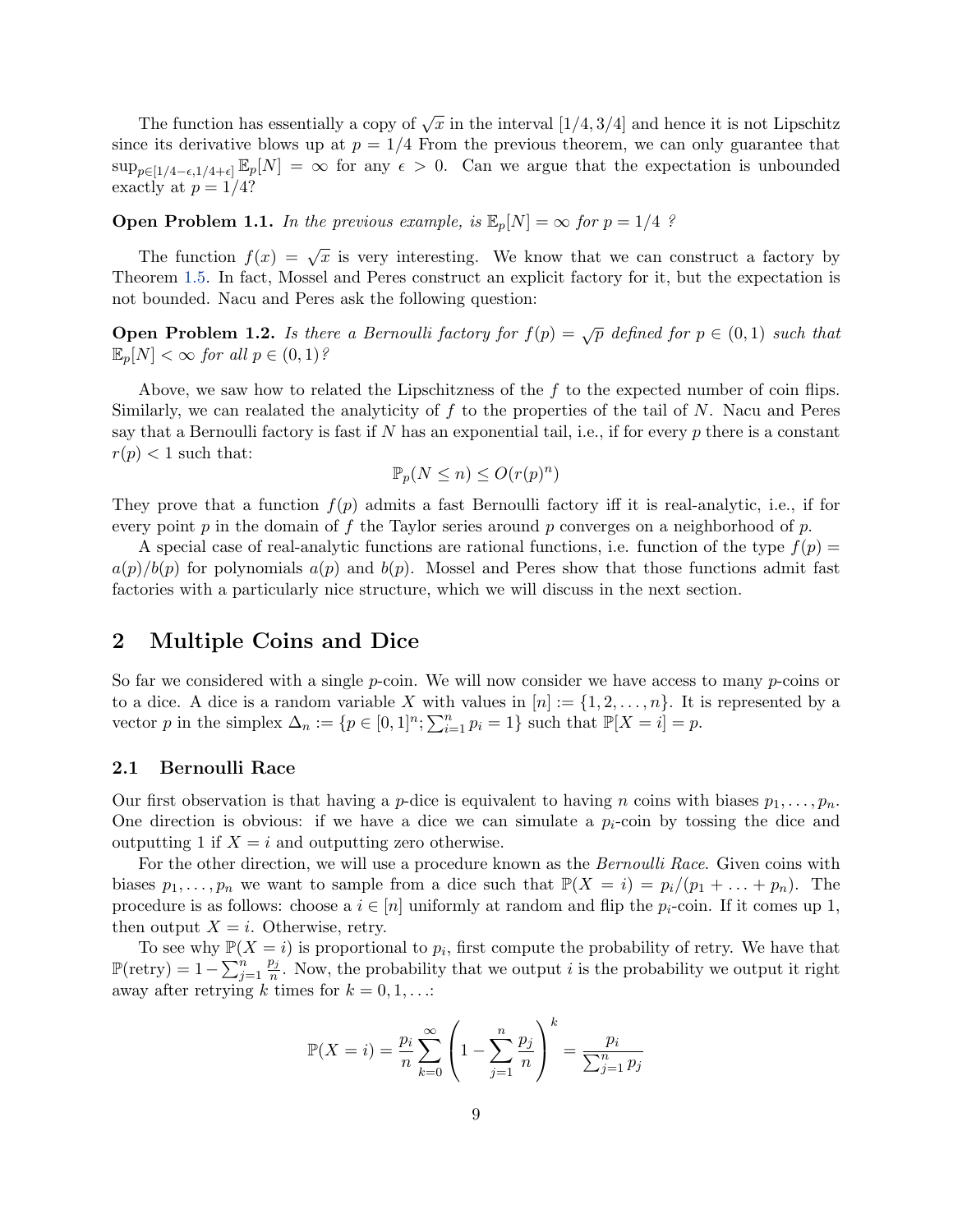## 2.2 Pólya's Theorem

Our next goal is to design a factory for rational functions. The main ingredient is to understand how polynomials that are positive on the  $(0, 1)$  interval (and more generally on the opens simplex in higher dimensions) looks like. This is given by the following theorem by Pólya which is a type of Positivstellensatz.

<span id="page-9-0"></span>**Theorem 2.1** (Pólya). Let  $f(x_1, \ldots, x_n)$  be an homogeneous polynomial with real coefficients such that  $f(x) > 0$  for all points in  $\{x \in \mathbb{R}^n : x_i \ge 0, \forall i \text{ and } \sum_i x_i > 0\}$ . Then there is an integer  $m \ge 0$ such that all the coefficients of the polynomial  $(\sum_i x_i)^m f(x)$  are non-negative.

*Proof.* It will be useful to introduce some notation. Let  $\alpha = (a_1, \ldots, a_n)$  be a multi-index and  $x^{\alpha} = x_1^{a_1} x_2^{a_2} \dots x_n^{a_n}$ . Also define  $|\alpha| = a_1 + \dots + a_n$  and  $\alpha! = a_1! a_2! \dots a_n!$ . Given two multi-indices α and β we say  $\alpha \geq \beta$  if the inequality holds componentwise. Otherwise we write  $\alpha \not\geq \beta$ . With this notation, we can write  $f$  of degree  $d$  as:

$$
f(x) = \sum_{|\alpha| = d} f_{\alpha} \frac{x^{\alpha}}{\alpha!}
$$

for some coefficients  $f_{\alpha}$ . Now, define the following for a variable  $x_i$  and an index  $a_i$ :

$$
P(x_i, a_i, t) = \frac{x_i(x_i - t)(x_i - 2t)\dots(x_i - (a_i - 1)t)}{a_i!}
$$

And with some abuse of notation, for the variable vector x and a multi-index  $\alpha$  define:

$$
P(x, \alpha, t) = \prod_{i=1}^{n} P(x_i, a_i, t)
$$

And finally extend f as follows:

$$
F(x,t) = \sum_{|\alpha|=d} f_{\alpha} P(x,\alpha,t)
$$

such that  $F(x, 0) = f(x)$ .

Compactness argument: Let  $\Delta = \{x \in \mathbb{R}^n_{\geq 0}; \sum_i x_i = 1\}$  be the simplex and  $\mu = \min_{x \in \Delta} f(x) > 0$ . By the fact that f is strictly positive on the orthant and  $\Delta$  is compact, its minimum must also be strictly positive. Since  $F(x, t)$  is continuous, there is some  $\epsilon$  for which:

$$
\min_{x \in \Delta} F(x, t) \ge \frac{\mu}{2}, \quad \forall t \in [0, \epsilon]
$$

Newton's binomial formula: Now, we can use Newton's binomial formula to write:

$$
\left(\sum_i x_i\right)^m = m! \cdot \sum_{|\beta|=m} \frac{x^{\beta}}{\beta!}
$$

Combining with f we have:

$$
\left(\sum_{i} x_{i}\right)^{m} f(x) = m! \cdot \sum_{|\alpha|=d} \sum_{|\beta|=m} \frac{x^{\alpha+\beta}}{\alpha!\beta!} = m! \cdot \sum_{|\gamma|=m+d} \frac{x^{\gamma}}{\gamma!} \sum_{\alpha,\beta;\alpha+\beta=\gamma} f_{\alpha} \frac{\gamma!}{\alpha!\beta!}
$$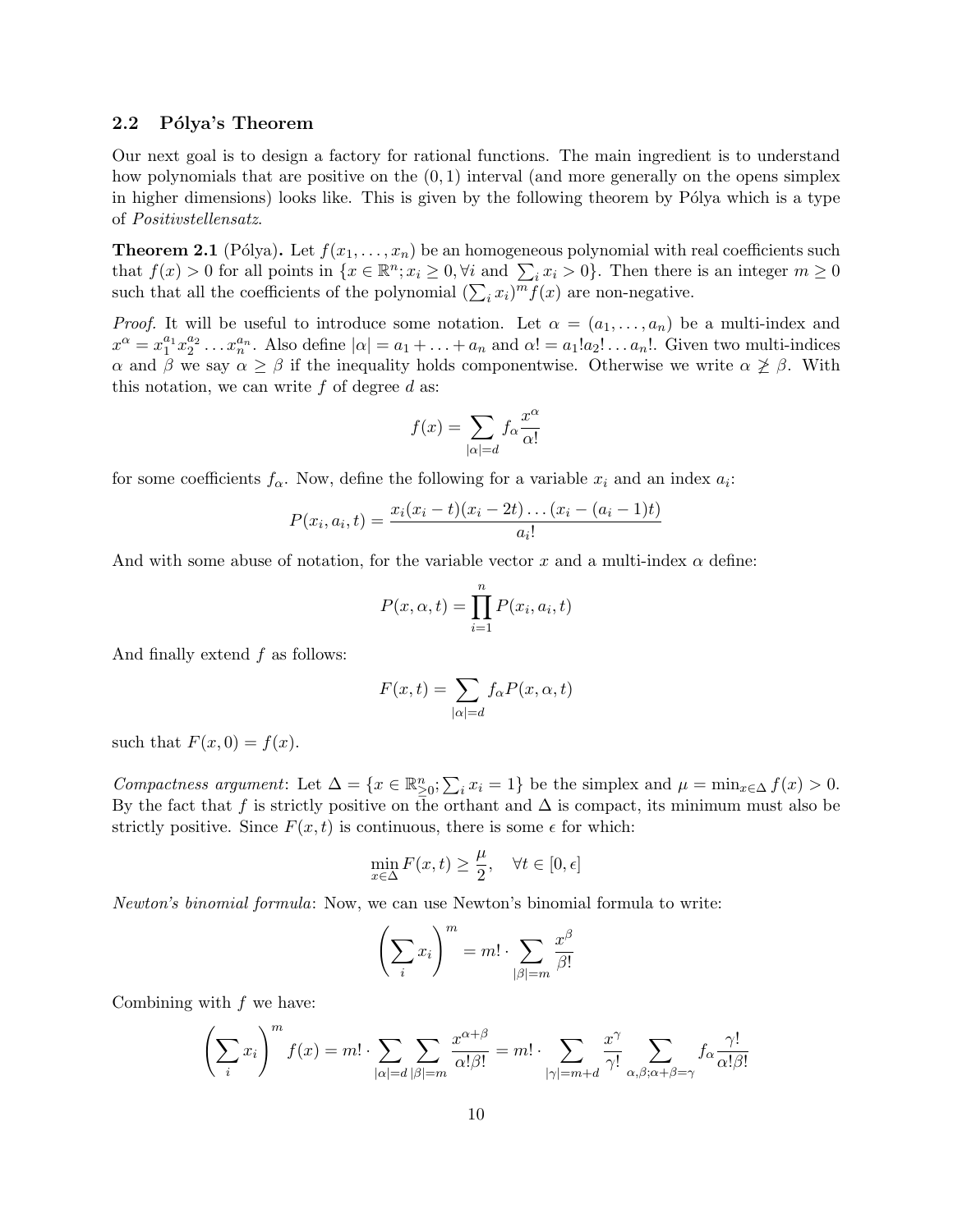Let's focus on the last term. For each fixed  $\gamma$  observe that:

$$
\sum_{\alpha,\beta;\alpha+\beta=\gamma} f_{\alpha} \frac{\gamma!}{\alpha!\beta!} = \sum_{\alpha \le \gamma} f_{\alpha} \frac{\gamma!}{\alpha!(\gamma-\alpha)!} = \sum_{\alpha \le \gamma} f_{\alpha} \cdot P(\gamma,\alpha,1) = \sum_{\alpha} f_{\alpha} \cdot P(\gamma,\alpha,1) = F(\gamma,1)
$$

where the second inequality follows from the fact that  $P(x, \alpha, t)$  becomes a product of binomial coefficients when x is an integer and  $t = 1$ . The third inequality follows from that fact that  $P(\gamma,\alpha,1)=0$  whenever  $\alpha \nleq \gamma$  since it has at least one index for which  $\alpha_i \geq \gamma_i+1$  and hence one of the terms in the numerator of  $P(\gamma_i, \alpha_i, 1)$  will be zero.

If we put the last two display equations together and note that  $F(x, t)$  is also d-homogeneous, we have:

$$
\left(\sum_{i} x_{i}\right)^{m} f(x) = m! \cdot \sum_{|\gamma| = m+d} F(\gamma, 1) \frac{x^{\gamma}}{\gamma!} = m!(m+d)^{d} \cdot \sum_{|\gamma| = m+d} F\left(\frac{\gamma}{m+d}, \frac{1}{m+d}\right) \frac{x^{\gamma}}{\gamma!}
$$

Since  $|\gamma| = m + d$  we have that  $\gamma/(m + d) \in \Delta$ . Now, for large enough m we have that  $1/(m+d) < \epsilon$  and so  $F\left(\frac{\gamma}{m+d}\right)$  $\left(\frac{1}{m+d}\right) > 0$  for all  $\gamma$ . Therefore, all coefficients in the right hand side  $\frac{\gamma}{m+d}$ ,  $\frac{1}{m+1}$ are non-negative.  $\Box$ 

The previous theorem requires positivity on the *closed* positive orthant. For our purposes, it will be convenient to work on the *open* positive orthant. Note that while the previous theorem has conditions  $x_i \geq 0$  the lemma below asks for  $x_i > 0$ .

<span id="page-10-0"></span>**Corollary 2.2.** Let  $f(x, y)$  be an homogeneous polynomial with real coefficients such that  $f(x, y)$ 0 for all points in  $\{(x,y) \in \mathbb{R}^2; x > 0, y > 0\}$ . Then there is an integer  $m \geq 0$  such that all coefficients of  $(x+y)^m f(x)$  are non-negative.

*Proof.* Define  $g(p) = f(p, 1-p)$ . If  $n = \text{degree}(f)$ , then:

$$
f(x,y) = (x+y)^n \cdot f\left(\frac{x}{x+y}, \frac{y}{x+y}\right) = (x+y)^n \cdot g\left(\frac{x}{x+y}\right)
$$

If  $q(0) = 0$  then  $q(p)$  must be divisible by p. Similarly if  $q(1) = 0$  then  $q(p)$  must be divisible by  $1 - p$ . So we can re-write:

$$
g(p) = p^a (1-p)^b h(p)
$$

where for integers  $a, b \ge 0$  and a polynomial  $h(p)$  that is strictly positive on [0, 1]. Note that  $h(p)$  is strictly positive for  $p \in (0,1)$  since  $h(p) = g(a)/(p^a(1-p)^b)$ . It is strictly positive for  $p = 0,1$  since it is non-zero (since we removed p and  $1 - p$  factors) and it is continuous since it is a polynomial. Hence, we can write:

$$
f(x,y) = x^a y^b H(x,y)
$$

for some homogeneous polynomial  $H(x, y)$  satisfying the conditions of Pólya's Theorem.  $\Box$ 

Polya's Theorem (Theorem [2.1\)](#page-9-0) is about homogeneous polynomials that are strictly positive in the closed positive orthant  $\mathbb{R}^n_{\geq 0} \setminus 0$ . For  $n = 2$  variables, we showed in Corollary [2.2](#page-10-0) that it is enough to ask for it to be strictly positive on the *open* positive orthant  $\mathbb{R}^2_{>0}$ . For  $n > 2$ . however, the result breaks if we only ask for positivity in the open positive orthant as shown in the next example (which is based on a suggestion by Jon Schneider).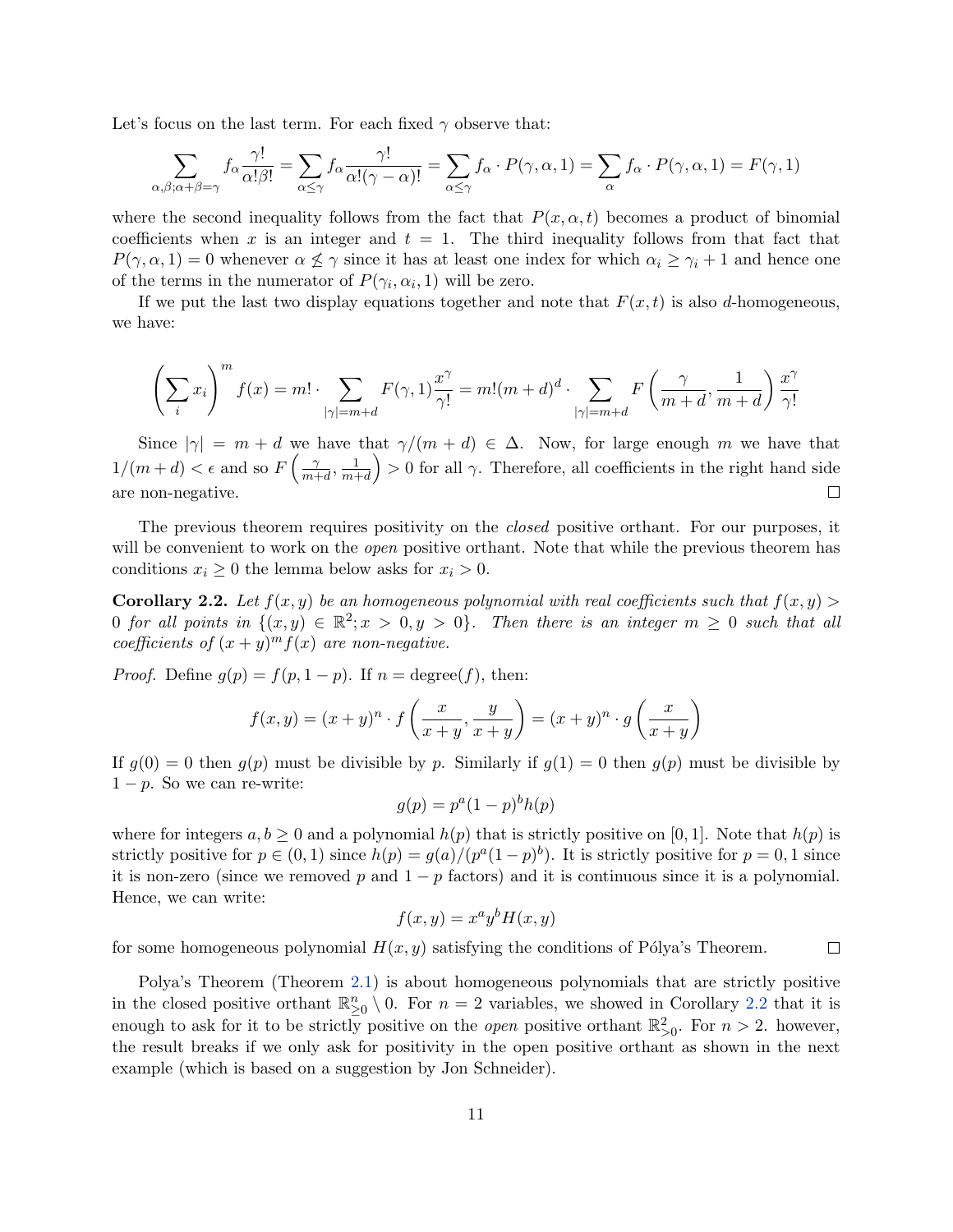**Example 2.3.** We will exhibit a polynomial  $g(x, y, z)$  such that  $g(x, y, z) > 0$  whenever  $(x, y, z) \in$  $\mathbb{R}_{>0}^3$  but  $(x+y+z)^mg(x, y, z)$  has negative coefficients for all non-negative integers m.

We start by defining an auxiliary polynomial:

$$
f(x, y, z) = x^3 + y^3 + z^3 - 3xyz
$$

By the AM-GM inequality, we have that  $f(x, y, z) \ge 0$  for  $(x, y, z) \in \mathbb{R}^3_{>0}$  with equality holding only when  $x = y = z$ . Now, we can defined:

$$
g(x, y, z) = f(x, x + y, x + z)
$$

Note that for any  $(x, y, z) \in \mathbb{R}^3_{>0}$  we have  $(x, x+y, x+z) \in \mathbb{R}^3_{>0}$  and we necessarily have  $x \neq x+y$ . Hence:

$$
g(x, y, z) > 0, \forall (x, y, z) \in \mathbb{R}_{\geq 0}^3
$$

Now, we will show that for all integers  $m \geq 0$  the polynomial  $(x + y + z)^m g(x, y, z)$  has at least one negative coefficient. First, let's expand g.

$$
g(x, y, z) = 3xy^2 + y^3 - 3xyz + 3xz^2 + z^3
$$

The polynomial g is homogeneous of degree 3. Observe that the term  $-3xyz$  is the only one where both x and y have degree at most 1. In every other term either y or z appears with a power at least 2. For a given m, the degree of  $(x + y + z)^m g(x, y, z)$  is  $m + 3$ . The coefficient of the monomial  $x^{m+1}yz$  in  $(x+y+z)^{m}g(x, y, z)$  must be -3 since it can only be formed by multiplying  $x<sup>m</sup>$  in the first part with  $-3xyz$ . Any other monomial in the second part will lead to a term with degree at least two for  $y$  or  $z$ .

## 2.3 Factories for Rational Functions

We are now ready to describe a factory for any rational function  $f:(0,1) \to (0,1)$ . A rational function can be written as:

$$
f(p) = \frac{a(p)}{b(p)}
$$
 for  $a(p) = \sum_{i=0}^{k} a_i p^i$  and  $b(p) = \sum_{i=0}^{k} b_i p^i$ 

First observe that for the function f to be well defined on  $(0, 1)$  the function  $b(p) \neq 0$  for any  $p \in (0,1)$  and hence it can't change signs. Since we can always replace  $a(p)$  and  $b(p)$  by  $\lambda a(p)$  and  $\lambda b(p)$  for any constant  $\lambda \neq 0$  we can assume that  $b(p) > 0$  and  $\sup_{p \in (0,1)} b(p) < 1$ . Furthermore, since  $0 < f(p) < 1$  we have:

$$
0 < a(p) < b(p) < 1 \quad \text{for} \quad p \in (0, 1)
$$

Therefore:

$$
0 < b(p) - a(p) < 1 \quad \text{for} \quad p \in (0, 1)
$$

Now, assume we can build a Bernoulli factory for  $a(p)$  and one for  $b(p) - a(p)$  we can simply use a Bernoulli Race between the  $a(p)$ -coin and the  $(b(p) - a(p))$ -coin and output 1 whenever the  $a(p)$  coin is chosen. This will output 1 with probability:  $a(p)/(a(p)+(b(p)-a(p))) = a(p)$  as desired.

All we need to do now is to design a factory for  $a(p)$  and  $b(p)$ . This will be particularly nice factory since it will be also finite: